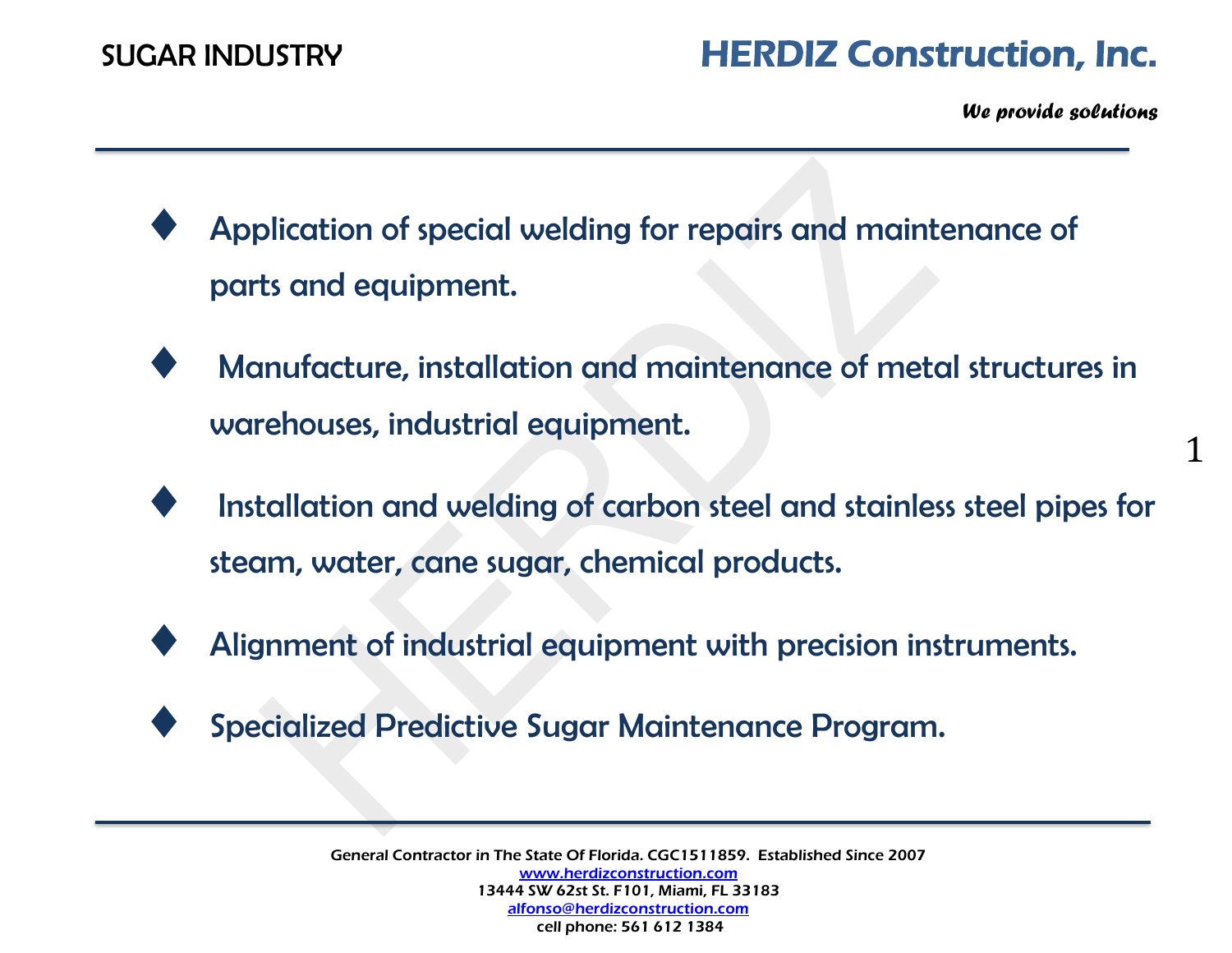*We provide solutions*



## **CHAINS AND TRACKS:**

- o Repair / Replacement / Alignment with precision instruments.
- $\rightarrow$  Welding and machining technology for the repair of all components,
- $\rightarrow$  1+ mile of repaired chain.



## **SPROCKETS**

- o Repair of wear with special welds / Alignment with precision instruments.
- $\rightarrow$  Machining and repair technology with special welds under the design of Chain-Belt.
- $\rightarrow$  1,500+ repaired units. Polished finish.



## **SUGAR CANE REED JOGGER**

- o Design, Construction and installation.
- o General maintenance welding.
- o Alignment with precision instruments of guides and tracks.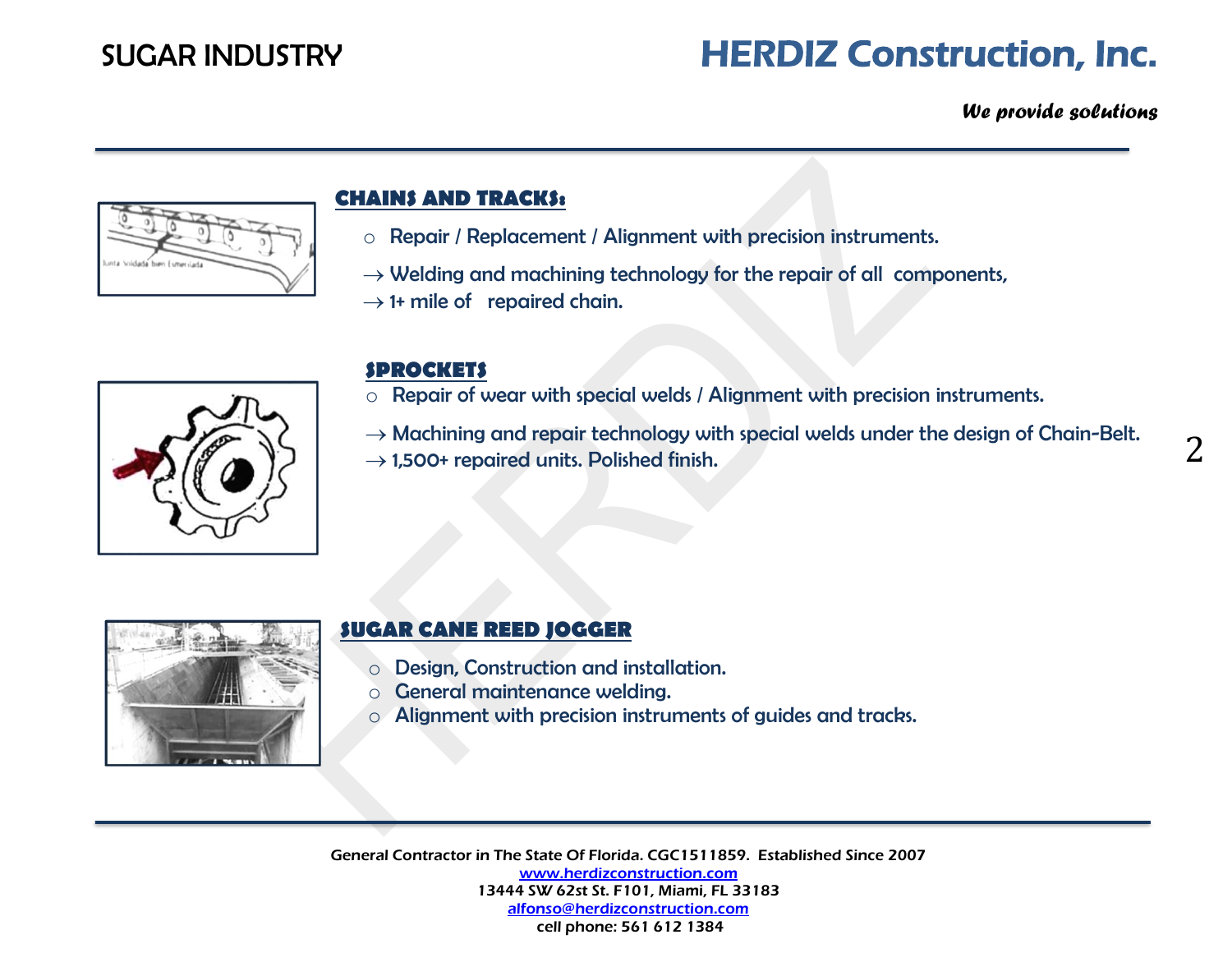*We provide solutions*



### **MACHETES OF BLADES TO CHOP CANE**

- o UNIQUE design according to the characteristics and grounding capacities of each mill.
- o Design, manufacture and installation
- $\rightarrow$  700+ units achieving high level of Preparation.



### **HAMMERS AND ELEMENTS IN SHREDDERS**

- o Coating with special solders for hard reloading of worn elements.
- o Welding procedures based on advanced input materials



## **CENTRAL BLADE**

- o Coating with special hard-solder welds.
- o Repair of worn teeth.
- $\rightarrow$  1500+ units
- $\rightarrow$  Extends the useful life 4+ sugar cane harvests.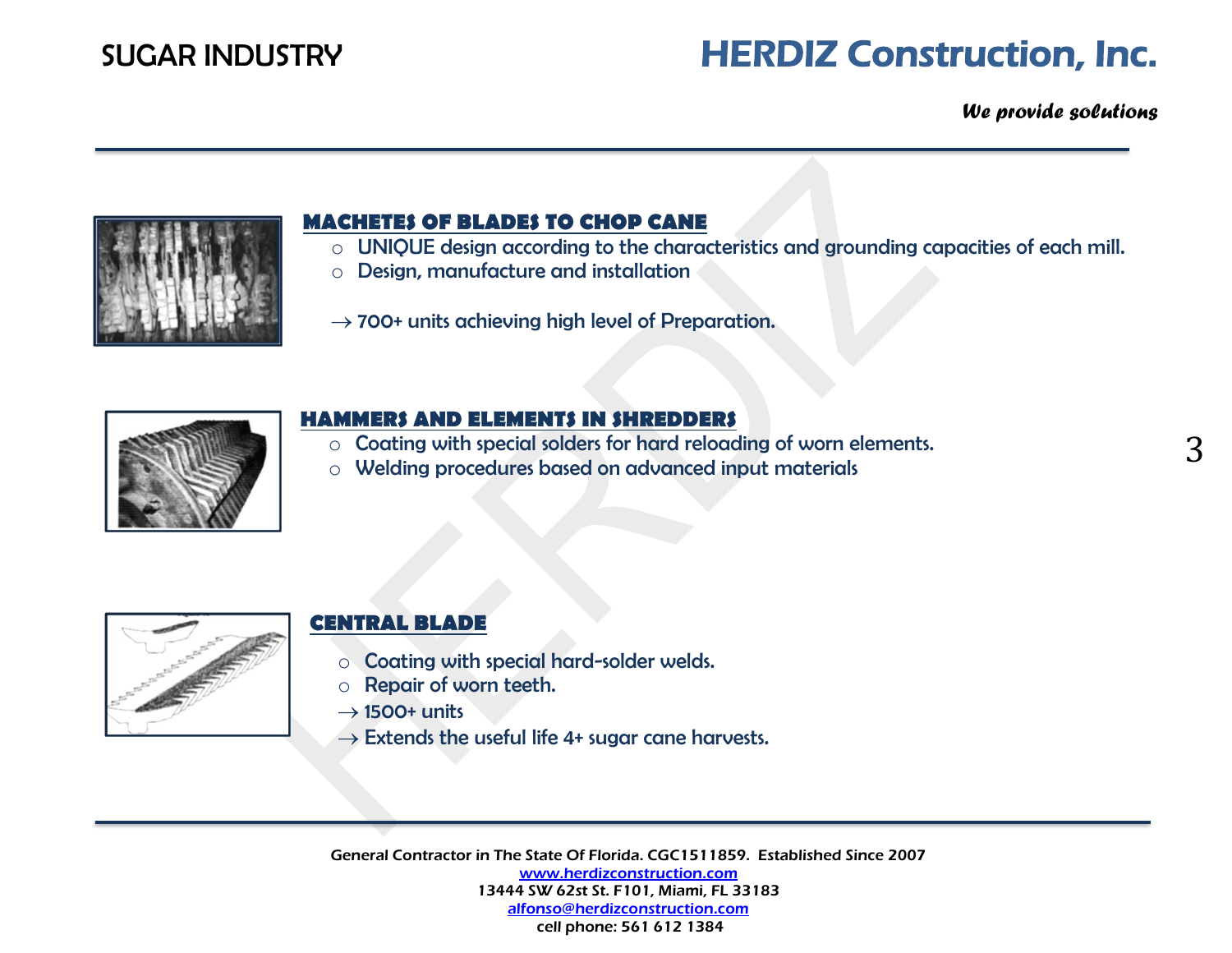*We provide solutions*



# **MILL CROWN**

- o Coating with special welding of the wear of the rolling face of the tooth.
- o Automated welding.
- o Polished finish.
- $\rightarrow$  The crowns installed are repaired.
- $\rightarrow$  The discarded crowns are taken advantage of by lifting them to the tooth profile required.
- $\rightarrow$  4,200+ units repaired.



# **MILL COOPLING (CAST IRON - CAST STEEL / STEEL CARDAN BARS)**

- o Repair with special welds of wear on both parts.
- $\circ$  Repair of fractured areas in the bars w/ polished finish.
- $\rightarrow$  700+ repaired kits.



## **COOPLING FLEXIBLE**

- o Customized design of flexible coopling to replace traditional coopling
- o 95% efficiency in power transmission.
- o Supports up to 6 "of misalignment
- o Eliminates the break in the square of the axle and in the axis of the low transmission.
- o Increase the service life of the speed reducers,
- o Does not require lubrication or maintenance.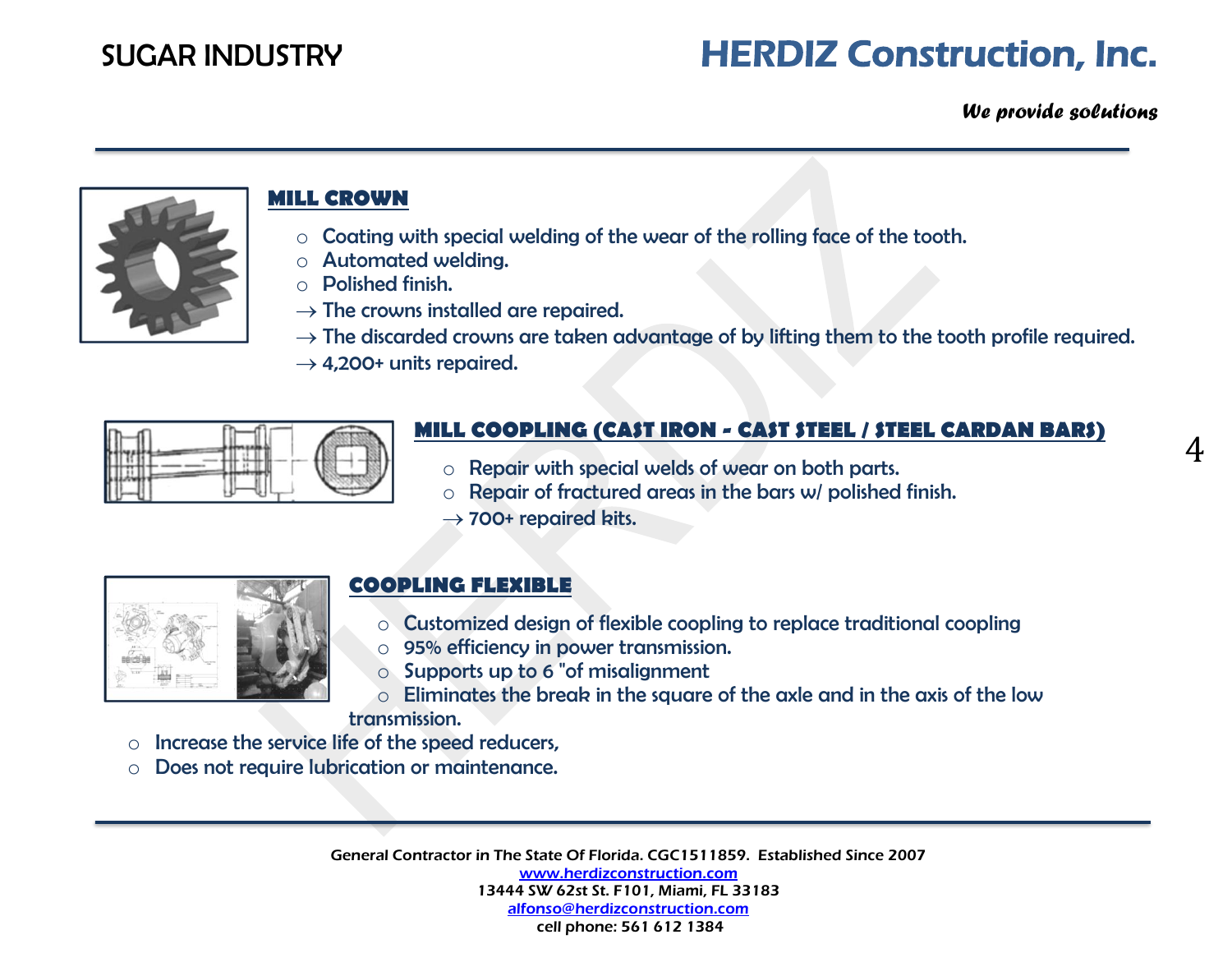*We provide solutions*

|  | <b>MILL ROLL AXES</b> |
|--|-----------------------|
|--|-----------------------|

- o Repair of worn collars / Repair of the square / Repair cracks / Conicity repair.
	- $\rightarrow$  Welding procedure based on scientific grade metallographic studies that link special welds with computation and induction for preheating and subsequent relief of residual stresses.
	- $\rightarrow$  50+ cracked Axes repaired. / 100+ repaired collars.



## **SPLIT TEETH MILL ROLLERS**

- o Mechanized welding procedure.
- o It allows to obtain the initial diameter of the hub.
- o It is not necessary to machine the Mill rollers.
- $\rightarrow$  2000+ Mill rollers repaired.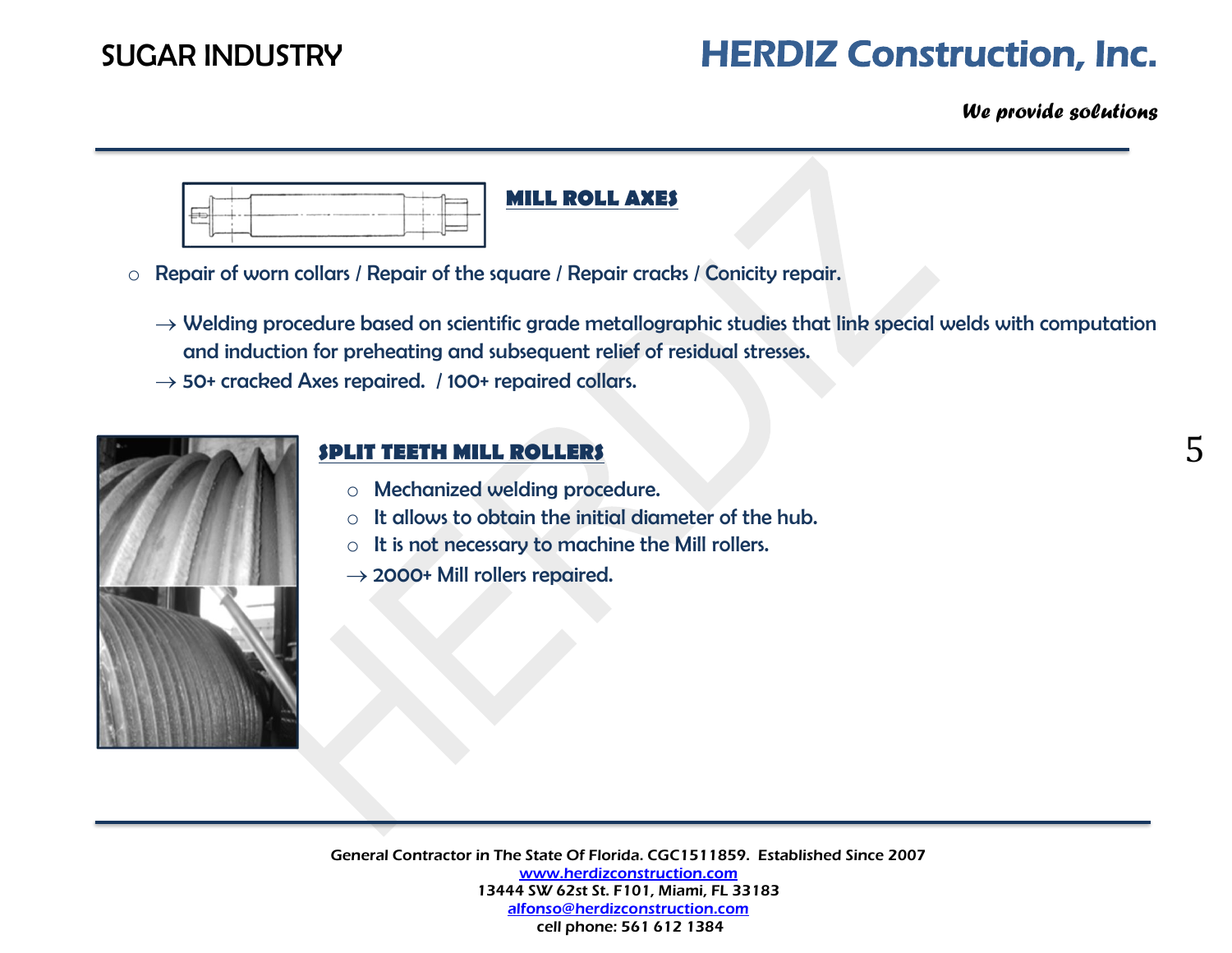*We provide solutions*

6



### **MILL ROLL WELDING HARDFACING**

 $\circ$  Application in 156 mills managing to extend the useful life of the maces to more than 8 harvests in the same position.

- $\rightarrow$  Pol in bagasse less than 2%.
- $\rightarrow$  Humidity less than 50%.



### **VIRGINS - FOOTING AND TRAYS OF MILLS**

- o Repairs of Virgins of mills
- o Repair of footing of mills and train of gears
- $\rightarrow$  More than 200 repaired units.
- $\rightarrow$  2018 tied a virgin totally fractured by the support area of the upper Roller
- $\rightarrow$  Welding with corrosion-resistant alloy to cane juice.



## **INTERMEDIATE CONDUCTOR / HOPPERS DONNELLI**

 $\rightarrow$  General welded repair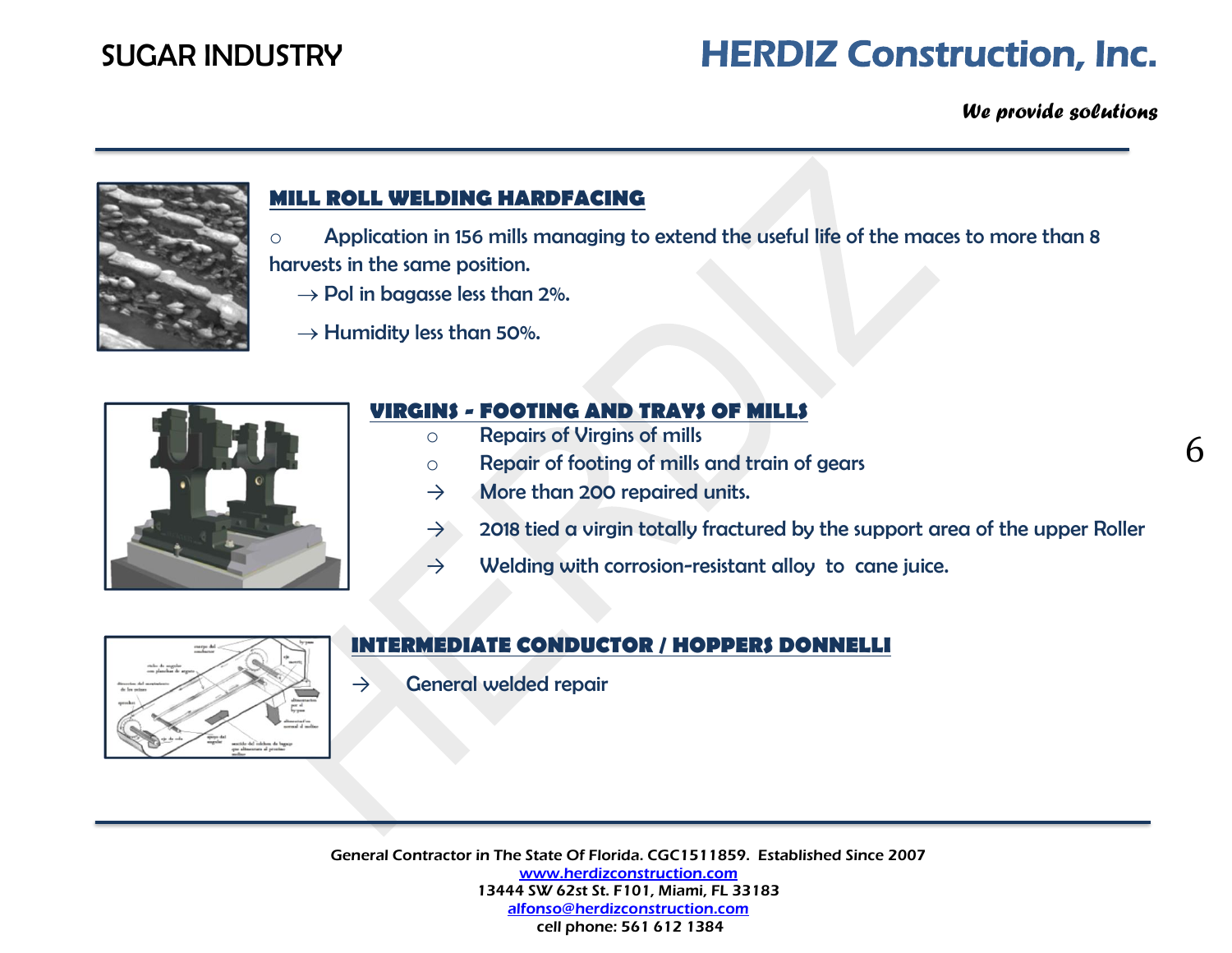### *We provide solutions*

7



### **GEAR BOX UNITS OF MILLS**

- $\rightarrow$  Filling with special solders to eliminate pitting corrosion.
- $\rightarrow$  Repair of fractured teeth.
- $\rightarrow$  Polished finish
- $\rightarrow$  More than 30 gears repaired in gearboxes SKODA, FARREL, FALK.



### **O-RING CHAIN + PINION TRAIN OF GEARS**

- o Filling with special welds to eliminate pitting corrosion and wear.
- o Polished finish.
- $\rightarrow$  10+ repaired kits.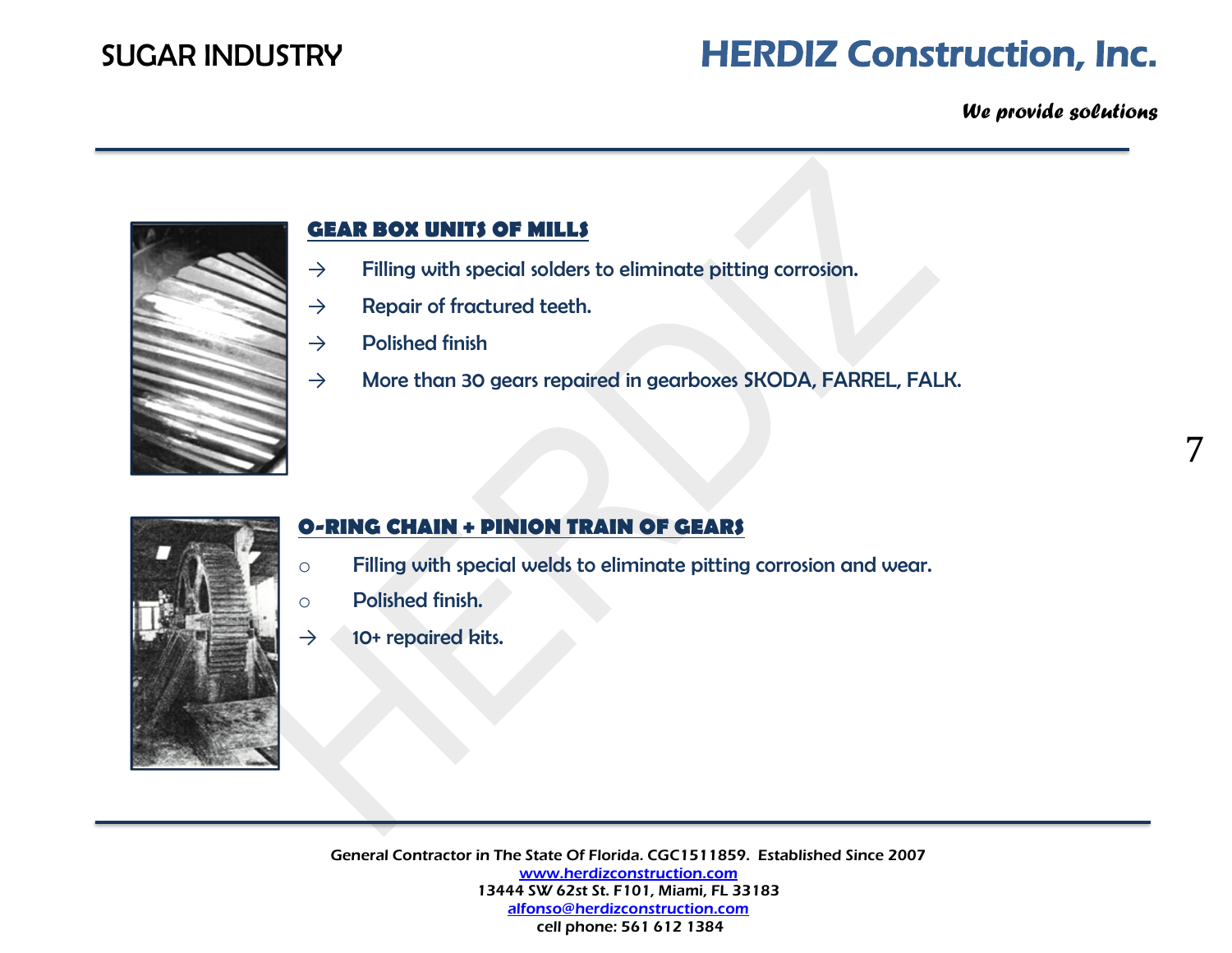*We provide solutions*



### **PUMPS**

- o Repair with special welds of the body, cover, impeller and shaft.
	- $\rightarrow$  More tan 300 units.
	- $\rightarrow$  Extends the shelf life to 5+ Sugar Cane harvests production.



### **LID AND BODY OF THE NASH PUMP**

- o Repair of pump body (nodular cast iron) with special electrodes.
- o Body construction in carbon steel.
- $\rightarrow$  100+ repaired units.
- $\rightarrow$  The body and cover are shielded against wear caused by water erosion.



### **ROTOR OF THE NASH PUMP**

- o Pump rotor repair (nodular cast iron) with special electrodes.
- $\rightarrow$  100+ repaired units.
- $\rightarrow$  The rotor is shielded against wear caused by water erosion.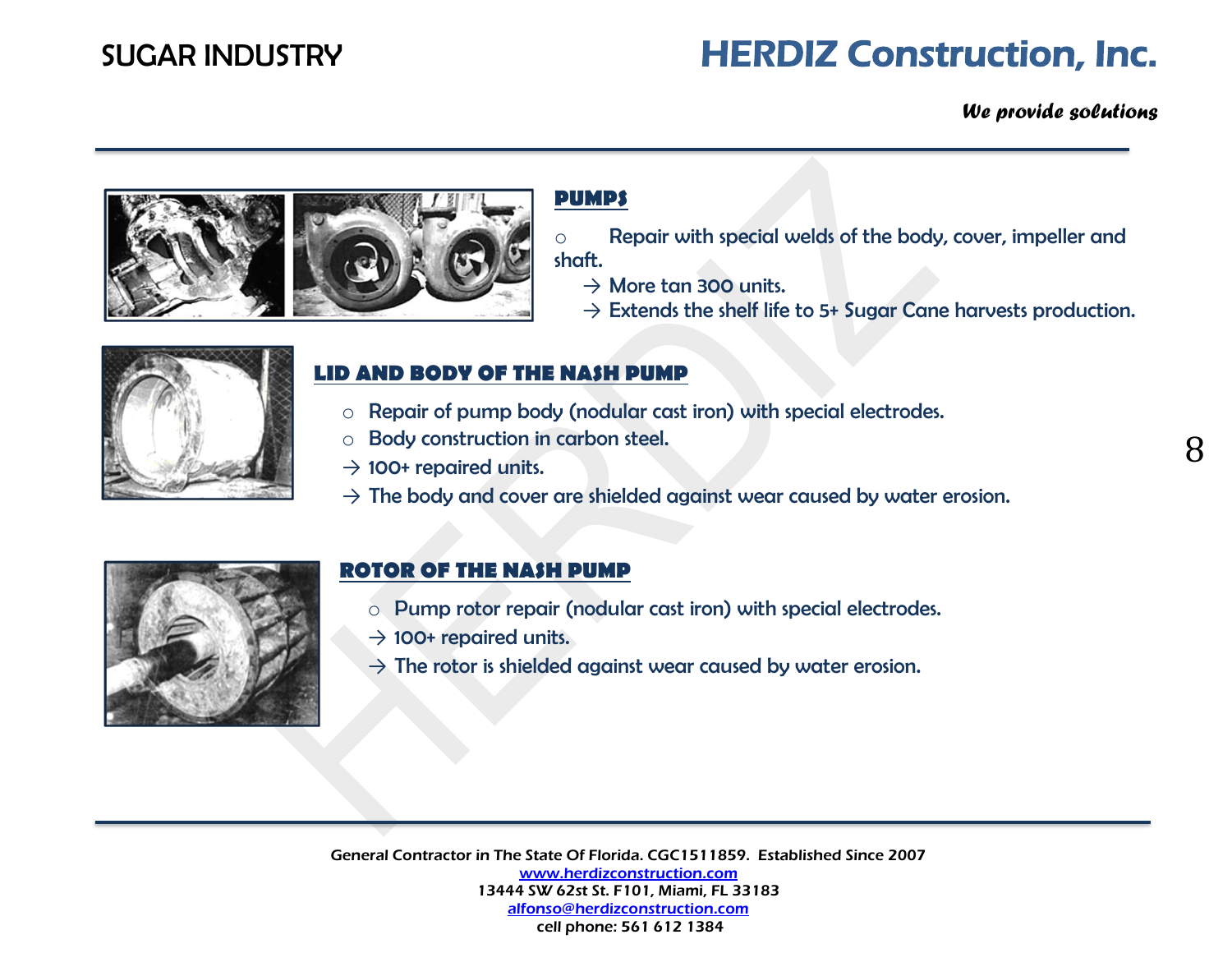*We provide solutions*

9



### **INJECTION PUMP TO CAPACITORS**

- o Repair with special welds of the body, cover, impeller and shaft.
- o More tan 300 units.
- $\rightarrow$  Extends the shelf life to 5+ Sugar Cane harvests production.



### **BAGASSE CONVEYOR**

- o Change of funds, laterals, tracks, splints.
- o Assembly, disassembly.
- o Alignment with precision instruments.



## **CARBON STEEL PIPES AND STAINLESS STEEL**

o General welding in direct steam or exhaust pipes, guarapo lines, water, air, chemical products.

o Welding with SMAW process, GTIG, MIG-RMD manually, semiautomatically or orbitally.